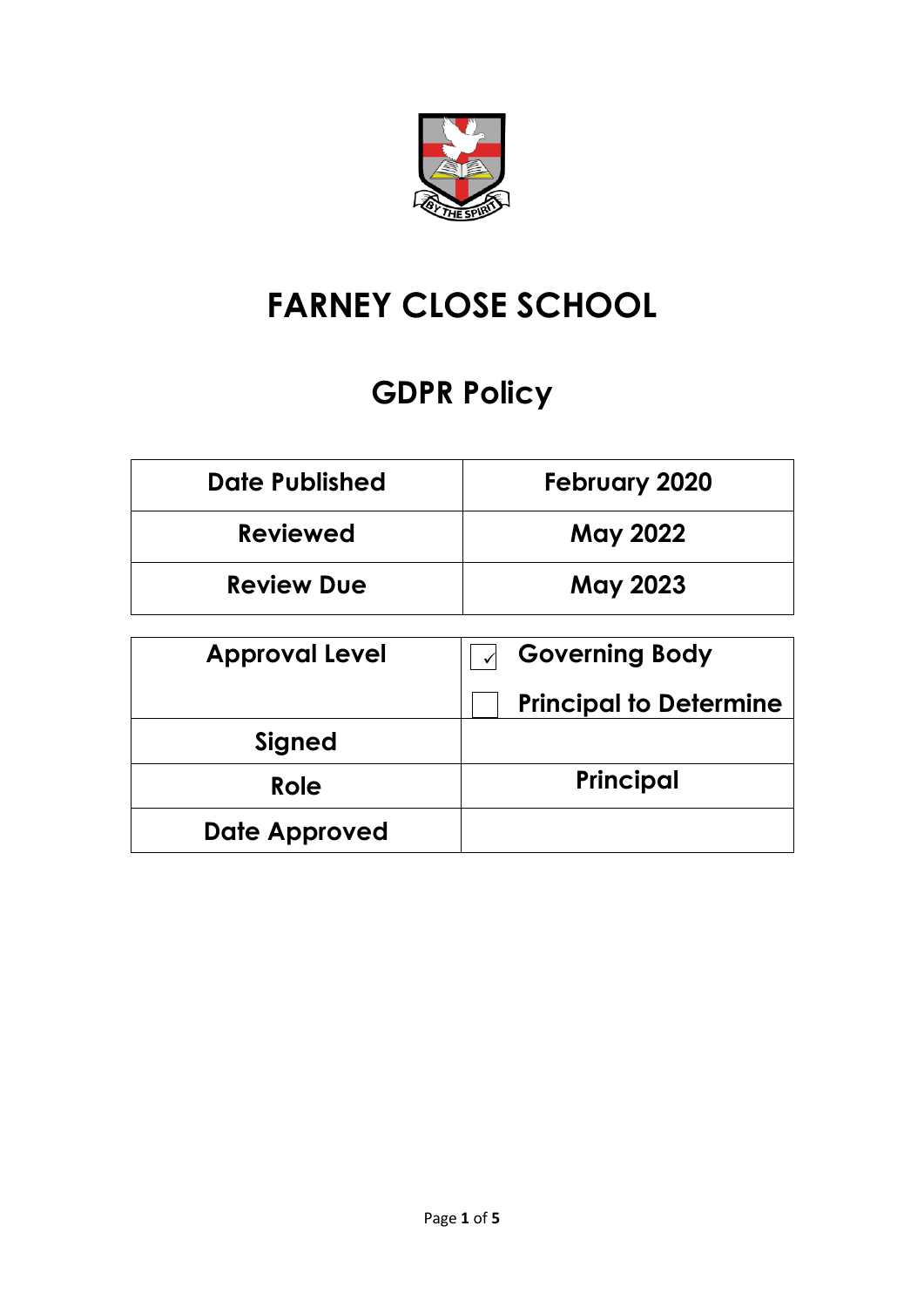# **Introduction**

Farney Close School is committed to protecting and respecting the privacy of those it works with. As required by the regulations of the General Data Protection Regulations, we want to tell you how we use and protect your personal information. This includes informing you of your rights regarding your personal information that we hold.

This GDPR Policy sets out how we may obtain, use, process and store your personal information. By providing us with your data, you warrant to us that you are over 13 years of age.

Our full contact details are:

Farney Close School Ltd, Bolney Court, Bolney, West Sussex RH17 5RD

Email: admin@farneyclose.co.uk Tel: 01444 881811

#### **Making sure that information that we have on you is accurate**

It is very important that the information we hold about you is accurate and up to date. Please let us know if at any time your personal information changes by emailing us at admin@farneyclose.co.uk.

## **What data we collect about you, for what purpose and on what grounds we process it?**

Personal data means any information capable of identifying an individual. It does not include anonymised data.

We may process the following categories of personal data about you:

#### • **Communication Data:**

This includes any communication that you send to us whether that be through our website, by mail or email. On the grounds of processing this data process as part of our legitimate interests, we maintain this information for communicating with you, for record keeping and for the establishment, pursuance, or defence of legal claims.

## • **Parent, carer and Young Person Data:**

This includes information and data such as your contact details, including your address, email, telephone numbers. It also includes historical and current information in relation to pupils and their Special Needs, Assessments and Recording of Progress, Attainment and Examinations. Any relevant Medical Information that we need to be aware of. Also, Permissions for participation activities, Child Protection and Safeguarding, Interventions, Complaints, Reporting, in terms of Annual Statutory Reviews, Looked After Children and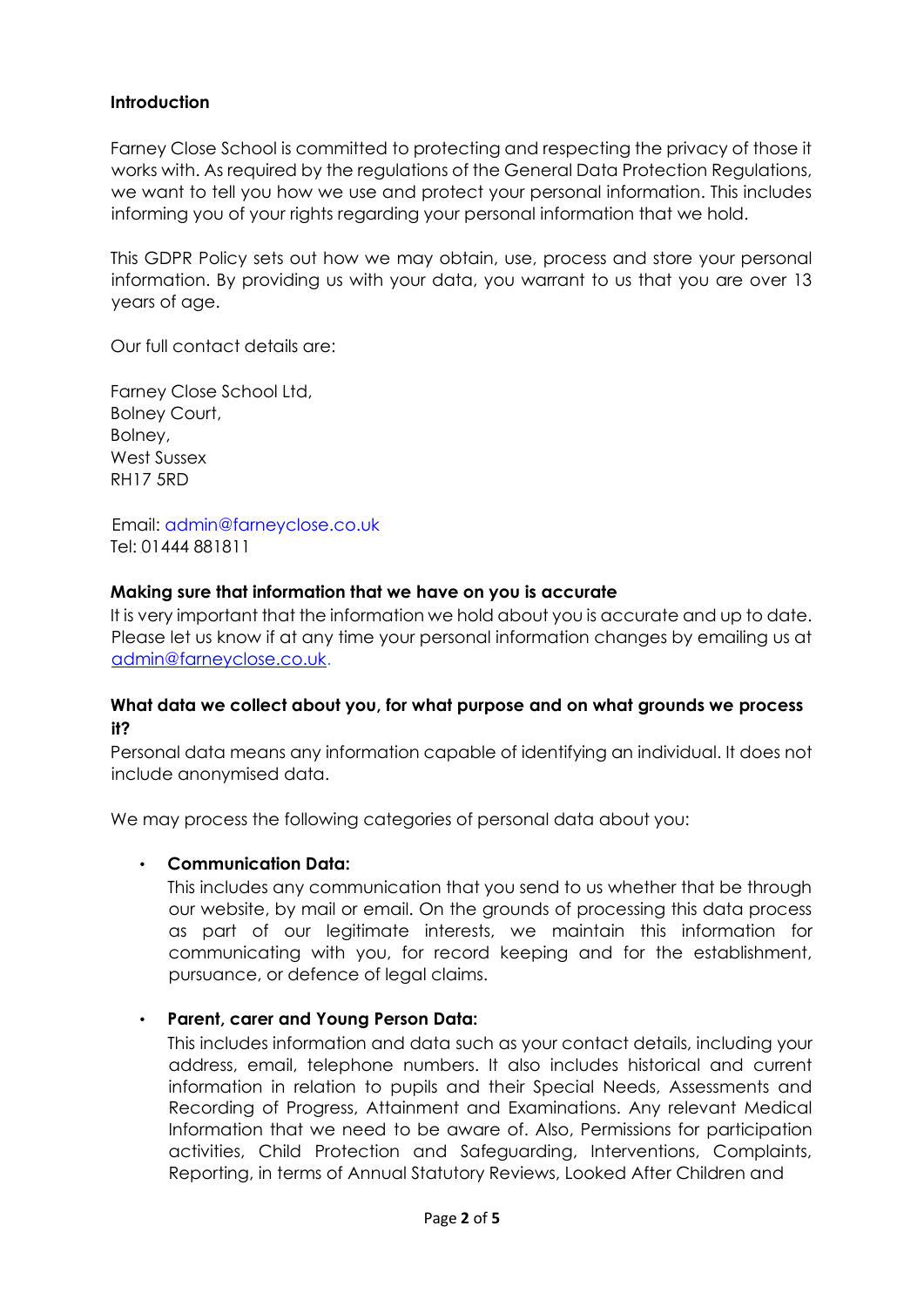Children in Need reviews, End of year and termly reports, Diaries and logs, General correspondence by mail or email, and communication with third parties, all of which are kept and maintained in relation to the legitimate interest of caring and educating pupils at the school. We may process your personal data without your knowledge or consent where this is required or permitted by law.

## • **Employee Data:**

On the grounds of maintaining a legitimate interest, this includes data and information in relation to contact details including your address, telephone, email. Also References, Work History, Qualifications. Pay, National Insurance and Tax details, Employment Contract, School policies, guidance and requests, Disciplinary information, Continuing Professional

Development Training records, Information and Records in relation to the upkeep of the Single Central Register, and records of general employee correspondence. We may process your personal data without your knowledge or consent where this is required or permitted by law.

## • **Customer/Contractual Data:**

On the grounds of maintaining a legitimate interest, this includes data relating to business between ourselves, Local Authority agencies and departments, Suppliers, traders, specialists and consultants. This includes in formation in relation to billing, contact details including email, address and telephone numbers. Our lawful ground for this processing is the performance of a contract between you and us and/or taking steps at your request to enter into such a contract. We may process your personal data without your knowledge or consent where this is required or permitted by law.

#### • **Visitors:**

On the grounds of safeguarding and maintaining a legitimate interest, we collect information on you when you sign in. This will include your name and reason for visiting. By signing in to visit the school., all visitors accept that they will comply with our GDPR guidance and the onsite Health & Safety policy.

#### **How we collect your personal data?**

As part of our legitimate interests, we may collect data about you by you providing it directly to us, for example when you request information by filling in forms on our website, when you call or email, or when you write to us directly. We may also automatically collect certain data from you as you when you visit the school, or when an application is made for a young person placement or employment. We also collect information from you when we enter into a contract, for example with referring Local Authorities, Suppliers, Trades, Specialists and Consultants.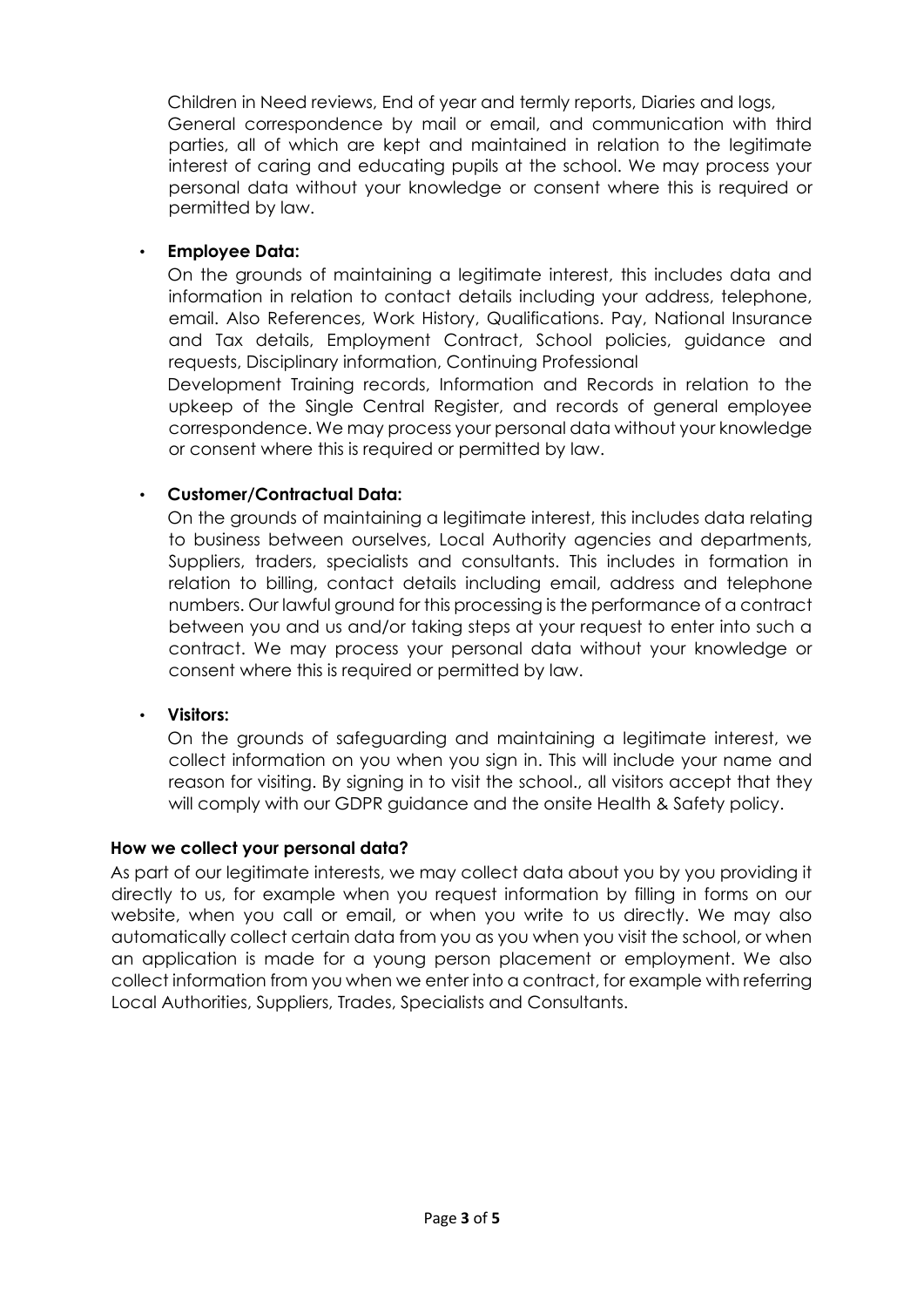# **Who will we share your personal information with?**

As part of our legal obligations, where there is child protection or safeguarding concerns, we may have to share your personal information with others agencies, schools or organisations.

- **In relation to pupils and their parents or carers**, we only share information with other persons or agencies working directly to support a child in school and, for example, referring Local Authorities, Social Workers, Local Health Authorities, or their authorised persons. We also share limited information to other possible future schools or colleges, and to Exam boards as part of our/their legitimate interests, and to employers in the form of reference/application information.
- **In relation to employees**, as part of our legitimate and legal obligations, we only share information in relation to your payroll and HMRC obligations and, with your knowledge, we would also provide information to future employees or training organisations on request.
- **In relation to contractors, specialist, suppliers or trades**, we will not share information to others unless it is at your request.
- **In relation to visitors**: we will not share your data and information unless there is a child protection or safeguarding concern.

## **Will we transfer your personal data and information outside of the UK?**

- **In relation to young people, parents and carers**, we will only transfer data and information to agencies or schools in another country where it is in the best interests of the child or where there is a child protection or safeguarding concerns.
- **In relation to employees**, we would only transfer data and information at your request or unilaterally where there is a child protection or safeguarding concerns.
- **In relation to contractors, specialist, suppliers or trades,** only at your request, or unless there is a child protection or safeguarding concern.
- **In relation to visitors,** not at all, or unless there is a child protection or safeguarding concern.

## **How do we keep your data and information secure?**

We have put in place security measures to prevent your personal data from being accidentally lost, used, altered, disclosed, or accessed without authorisation. We also allow access to your personal data only to those employees and partners who have a legitimate or legal need to know such data and information. They will only process your personal data and information on our instructions, and they must keep it confidential.